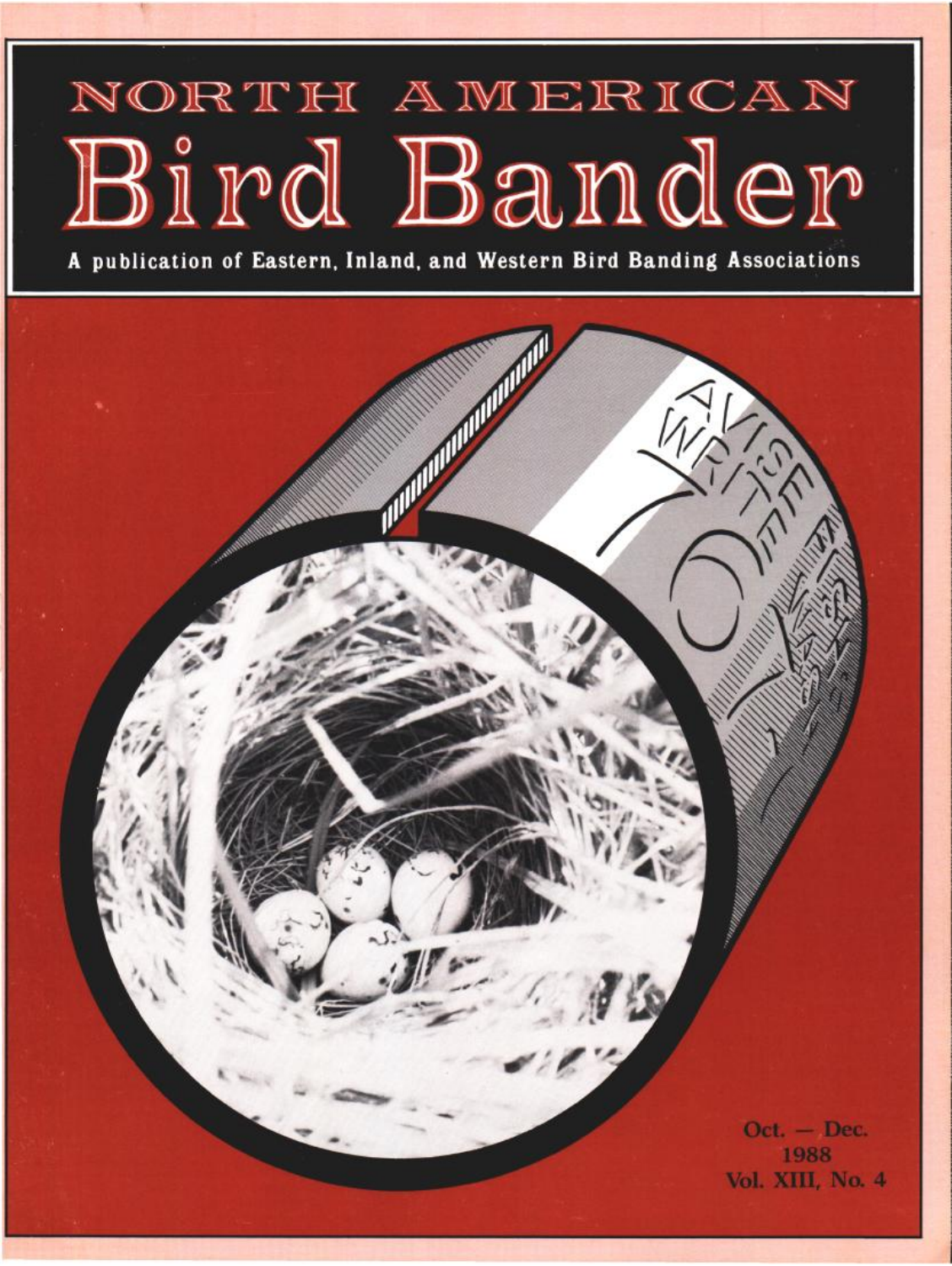

| Terms expire 1989 | Terms expire 1990  | Terms expire 1991 |                       |
|-------------------|--------------------|-------------------|-----------------------|
| Leon Wilson       | David Mehlman      | Gale Smith        |                       |
| Jeff Spendelow    | Janet Shaffer      | Robert Sagar      | Forestburgh, NY 12777 |
| Roy Slack         | Douglas Gross      | Elaine Mease      | RD 1. Box 210         |
| Alan Lubchansky   | Charles David      | Ralph Bell        | Mickie Mutchler       |
|                   | <b>Councillors</b> |                   | Membership            |

**Eastern Regional News is published quarterly in North American Bird Bander by the Eastern Bird Banding Association. Applications for membership and**  changes of address should be sent to the Treasurer. The dues: Active Members-\$10.00 per year; Sustaining Members--\$18.00 per year; Student Members-\$8.00 **per year; Family Membership add \$2.00 to any category; Institutional Membership--\$15.00; Life Membership--S200.00; Non-subscribing Members--S3.00 per year. Canadian and foreign memberships add \$4.50. Contributions to the Eastern Bird Banding Association are tax deductible.** 



## **Inland Bird Banding Association**

**President John J. Flora 3636 Williams Dearborn, MI 48124 Secretary Carroll Rudy W. 3866 Hwy. H. Chilton, WI 53014 Treasurer C. Holmes Smith 6305 Cumberland Rd., SW Sherrodsville, OH 44675** 

**Board of Directors** 

**Allen E. Valentine Jane Olyphant Dr. Donald G. Varner Nathaniel Whitney** 

## **Officers**

**1st Vice-President Peter C. Petersen 235 McClellan Davenport, IA 52803**  2nd Vice-President Don Beimborn **3630 Glenhurst S. St. Louis Park, MN 55416** 

### **Membership Secretary**

**Allen E. Valentine 17403 Oakington Court Dallas, TX 75252** 

**Inland Regional News is published quarterly in North American Bird Bander by Inland Bird Banding Association. Application for membership and notices of change of addresshould be sent to the Treasurer. The active members will receive BOTH North American Bird Bander and Inland Bird Banding Newsletter {quarterly}: Annual dues per calendar year: ACTIVE MEMBERSHIPS: Regular Member--S15.00; Sustaining--S25.00:Life--S200.00 {in full, or 5 annual**  payments of \$40.00); Benefactor-\$1,000.00. IN-ACTIVE MEMBERSHIP: North American Bird Bander-\$10.00; INSTITUTIONAL SUBSCRIPTIONS: \$15.00 **U.S. and \$20.00 Foreign, including Canadian.** 



**Western Bird Banding Association** 

**President Dr. David E DeSante EO. Box 554 Inverness, CA 94937 Secretary Dr. Carl D. Barrentine Dept. of Biology California State Univ. 9001 Stockdale Highway Bakersfield, CA 93309 Treasurer Dr. Howard L. Cogswell 1548 East Avenue Hayward, CA 94541** 

**1st Vice-President Dr. Alan A. Gubanich Dept. of Biol. Univ. of Nevada Reno, NV 89557 2rid Vice-President Dr. Sartor Williams III Route 9, Box 89DR Sante Fe, NM 89505 Immediate Past Dr. W.N. Quay President 2003 Ida Street Napa, CA 94558** 

**Ruth Ogden Russell Kenneth W. Voget Camino de Oeste Results** 853 Millview 2850 Camino de Oeste<br>Tucson, AZ 85745 **Term expires 1989 Term expires 1990** 

**Directors at Large**  Lakeview, OR 97630

**Applications for membership in the Western Bird Banding Association should be sent to the Treasurer. All classes of membership are by calendar**  year only and receive North American Bird Bander. Membership classes are: Active Member-\$13.00 per year; Sustaining Member-\$26.00 per year; Non**subscribing Member--S3.00 per year: Life Member--S260.00. Outside the U.S. postage must be added to each membership fee, excepting that for Life Membership.** 

CHANGE OF ADDRESS? Members of each banding association (EBBA, IBBA, WBBA) should inform the Treasurer of their association(s) as soon as possible concerning a planned change of address. There is otherwise the hazard of not receiving NABB, since the U.S. Post Office does not forward mail of this type.

**Officers**